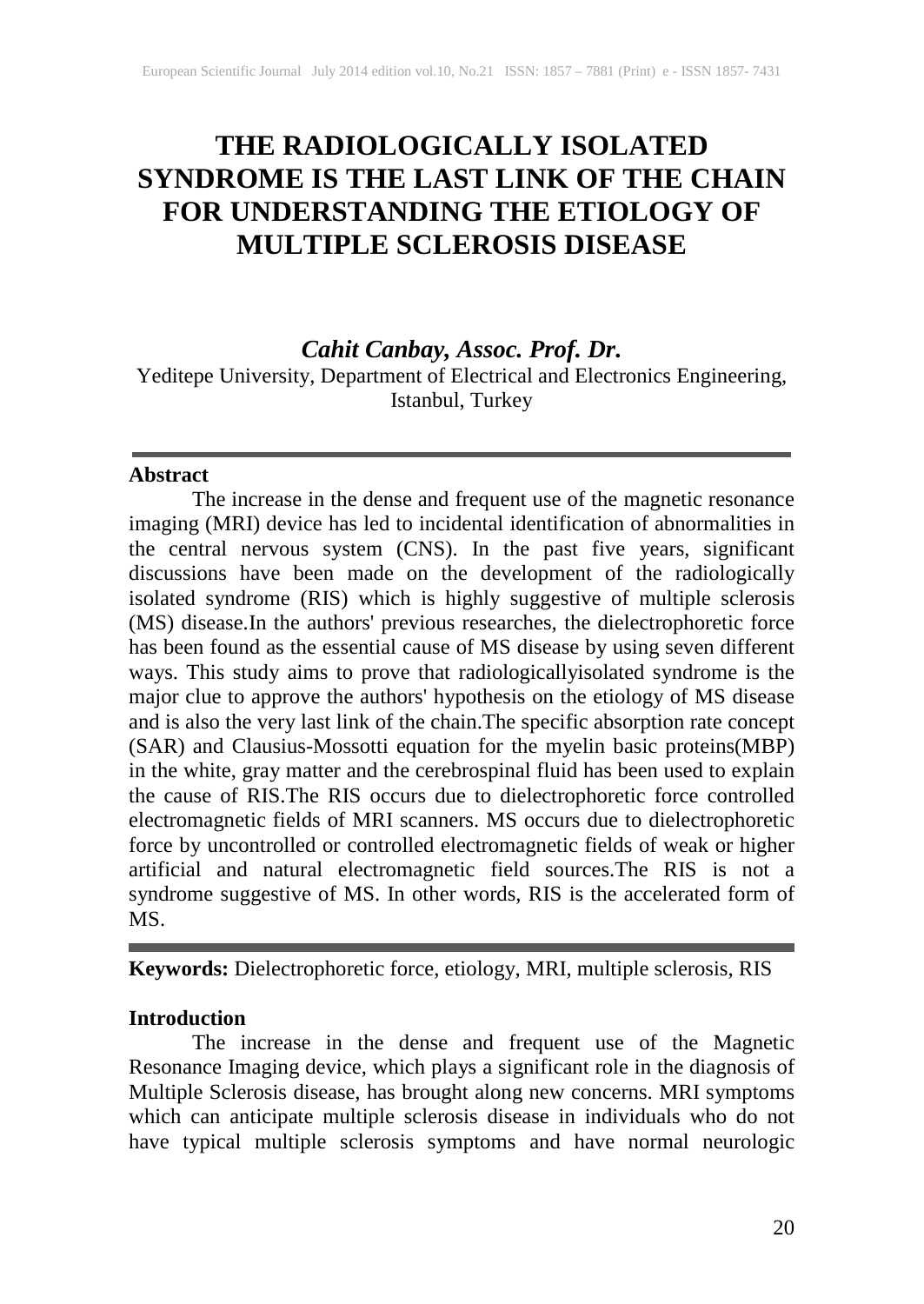symptoms are defined as radiologically isolated syndrome (RIS). According to radiological findings, there is a similarity between RIS and multiple sclerosis. This study investigates unaccountable syndromes which result in MRI tests imitating MS disease, named for the first time as RIS by (Okuda, 2009) and observed by other researchers (Lebrun 2011, Siva 2009, Stefano 2013).The peripheral nerve stimulation (PNS) is studied by some researchers (Liu, 2003) as a result of nerve stimulation by time-varying gradient electromagnetic fields during MRI scans.

For some researchers, RIS is a new and complex entity and there are some fundamental issues that need to be answered in order to clarify its association with MS. Some comprehensive epidemiological studies have been conducted in order to understand the reasons for these syndromes (Granberg, 2012).Several researchers have posed the following questions regarding these unclear cases in order to emphasize the complexity of the issue.Some researchers asked: "How much radiologically isolated syndrome suggestive of multiple sclerosis is multiple sclerosis?"(Lana, 2012). "The radiologically isolated syndrome: take action when the unexpected is uncovered?"(Sellner, 2010)."The radiologically isolated syndrome dilemma: just an incidental radiological finding or presymptomatic multiple sclerosis?"(Stefano, 2013). Many researchers have confirmed the recently developed concept of RIS patients who present features to similar MS patients. Naturally, occurring in the diagnosis of MS disease and having a complex and unclear etiology, these syndromes complicate the issue further and result in new syndrome names.

This study explains that the syndrome named as RIS, which occurs following the applications of MRI and imitates MS disease, results from a dielectrophoretic force which I stated in my previous researches to be the main cause of MS disease (Canbay 2010, Canbay 2013). Furthermore, RIS is a major clue to approve my hypothesis about the etiology of MS and the last issue to be resolved in order to prove this hypothesis.

#### **Methods**

This study proves that syndromes following MRI examinations and are defined as Radiologically Isolated Syndrome (RIS) and have MS-like symptoms, arise from a dielectrophoretic force. Using various methods and approaches,I have proven that this is the main cause of MS disease. Although scientific evidence completely supports the issue, this last evaluation made regarding the RIS-MS relationships can be regarded, without any doubt, as the last stage in the etiology of MS disease. I have shown in my previous researches that dielectrophoretic force is the maincause of MS disease and this fact can be proven through various approaches. To contribute to a better understanding of this issue, these approaches can be summarized as follows: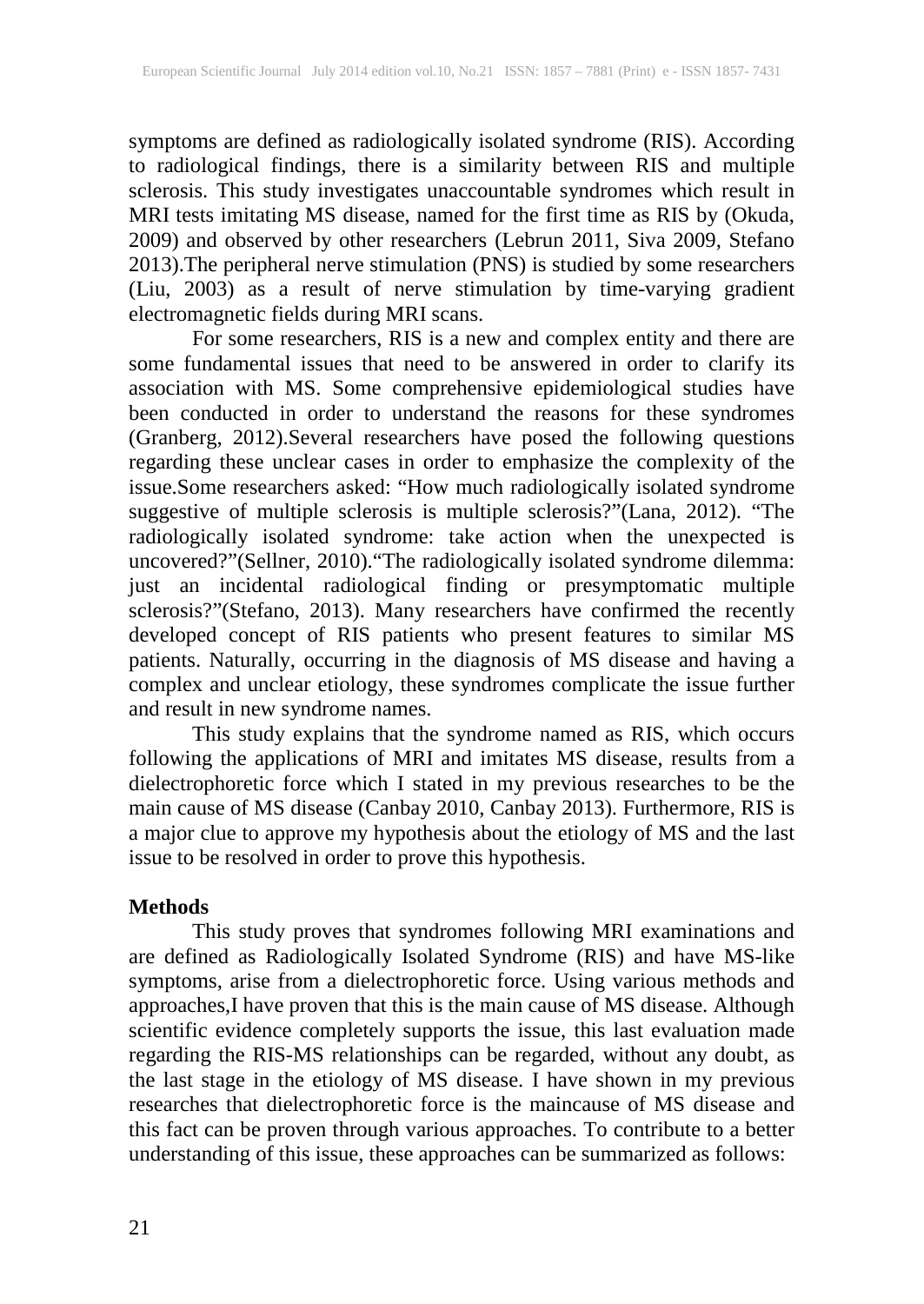1**-**The effect of the dielectrophoretic force on Myelin Basic Protein (MBP) was determined in white matter, grey matter and cerebrospinal fluid (CSF) by use of Clausius-Mossoti equation as shown in Figure1,Figure 2.Since the MBP, has a molecular weight of 18.5 kDa, a radius of 1.525 nm and an adhesion force of 0.05 mN/m between MBP and the nerve cell, the dielectrophoretic force at some frequencies and under long term exposure conditions, pulls off the MBP from the nerve cell (Canbay, 2010).



**Figure 1.**Dielectrophoretic field affecting an ion and a dielectric particle in schematic representation of human head.



**Figure 2.**Variations of dielectrophoretic force, affecting MBP in white matter, gray matter and CSF with respect to frequency,  $(10^{0} - 10^{11})$  Hz.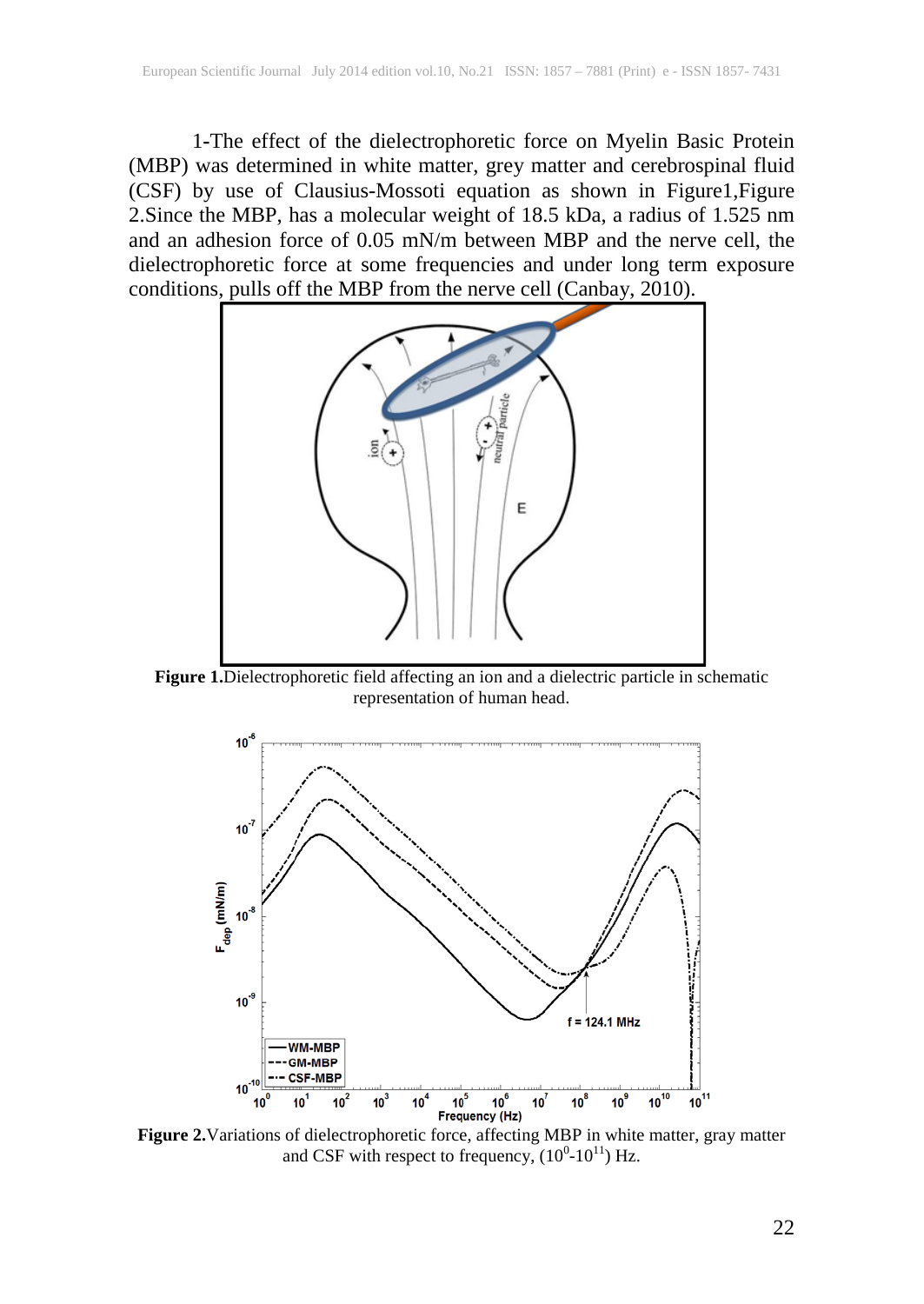2-Electromagnetic field distribution, which results from natural electromagnetic field resources, even when there is no artificial electromagnetic field resource, induces an electromagnetic field in the human body. It can be said that lightnings, which form the final structure of electrosphere, lead to an electromagnetic field distribution released at Schuman frequencies in the electrosphere. The Schumann Resonance is a set of spectrum peaks in the ELF portion of the Earth's electromagnetic field spectrum. The nominal average the Schumann Resonance frequencies are observed 7.8, 14, 20, 26, 33, 39, and 45 Hz with slight diurnal variations. The maximum dielectrophoretic force in the human brain occurs at around of the Schumann Resonance frequencies. When the Schumann Resonance frequencies are compared with the results of Clausius-Mossotti equation as shown in Figure 2, it is clear that the history of MS disease is as old as the history of humanity(Canbay 2010, Canbay 2013).

3-After a lightning, the local electric field intensity approaches the fair air electric field intensity level. As a result of this, a relaxed medium occurs. The fair air conditions provide minimum electric field intensity in our environment. On thecontrary, cloudy weather conditions provide higher electric field intensity in the medium.

In the comparative study between keraunic map of the world prepared by IEEE and the common report of the WHO (World Health Organization) with MSIF (Multiple Sclerosis International Federation) dated 2013 (MS Atlas WHO-MSIF, 2008 and 2013), we can find some clues in answering the question "why some places have higher risk with respect to other places in terms of prevalence of Multiple Sclerosis disease". Figure 3 and Figure4 show that Multiple Sclerosis inversely proportional to the number of annual lightning. Generally, we don't need to investigate the prevalence of MS disease in South America and Africa. According to my hypothesis, most of countries in these continents have to be painted in blue and dark blue colors.The comparison of the keraunic map in Figure 4 with the epidemiological map in Figure 5 and the consideration of the aforementioned data support my hypothesis. Sardinia, Orkney and Faroeaislands can be assumed as risky places in terms of multiple sclerosis disease (Canbay, 2014).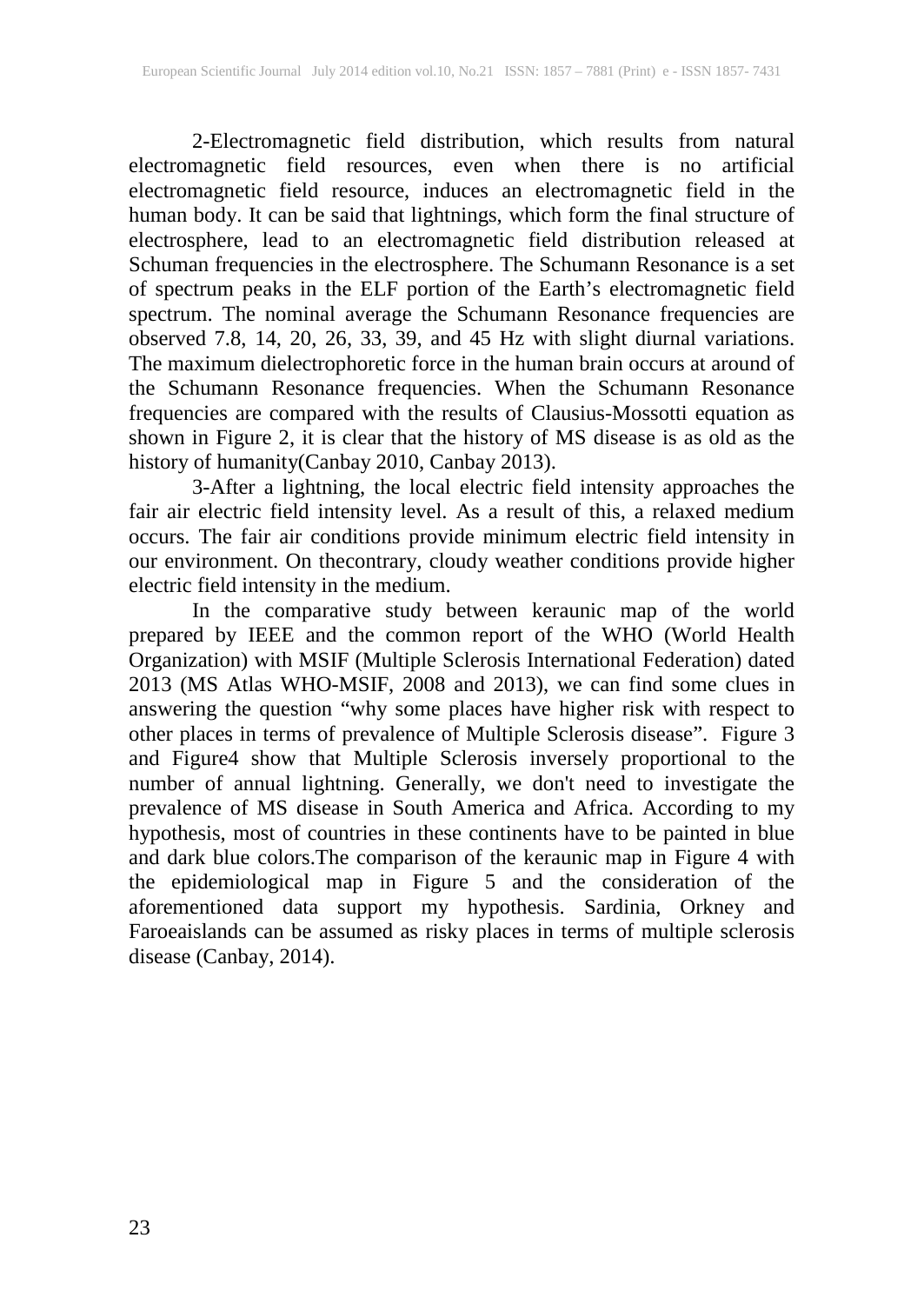

Source: World distribution of thunderstorm days, Part II, published by World Meteorological Organization (1956) **Figure 3.** The keraunic map (Canbay, 2010).



**Figure 4.**The distribution of MS in the world2013 (MS Atlas WHO-MSIF, 2008 and 2013).

4-The dielectrophoretic force is capable of separating lipids of proteins from the nerve cell and accumulating the separated protein particles at places where the gradients of square of electric field reach their maximum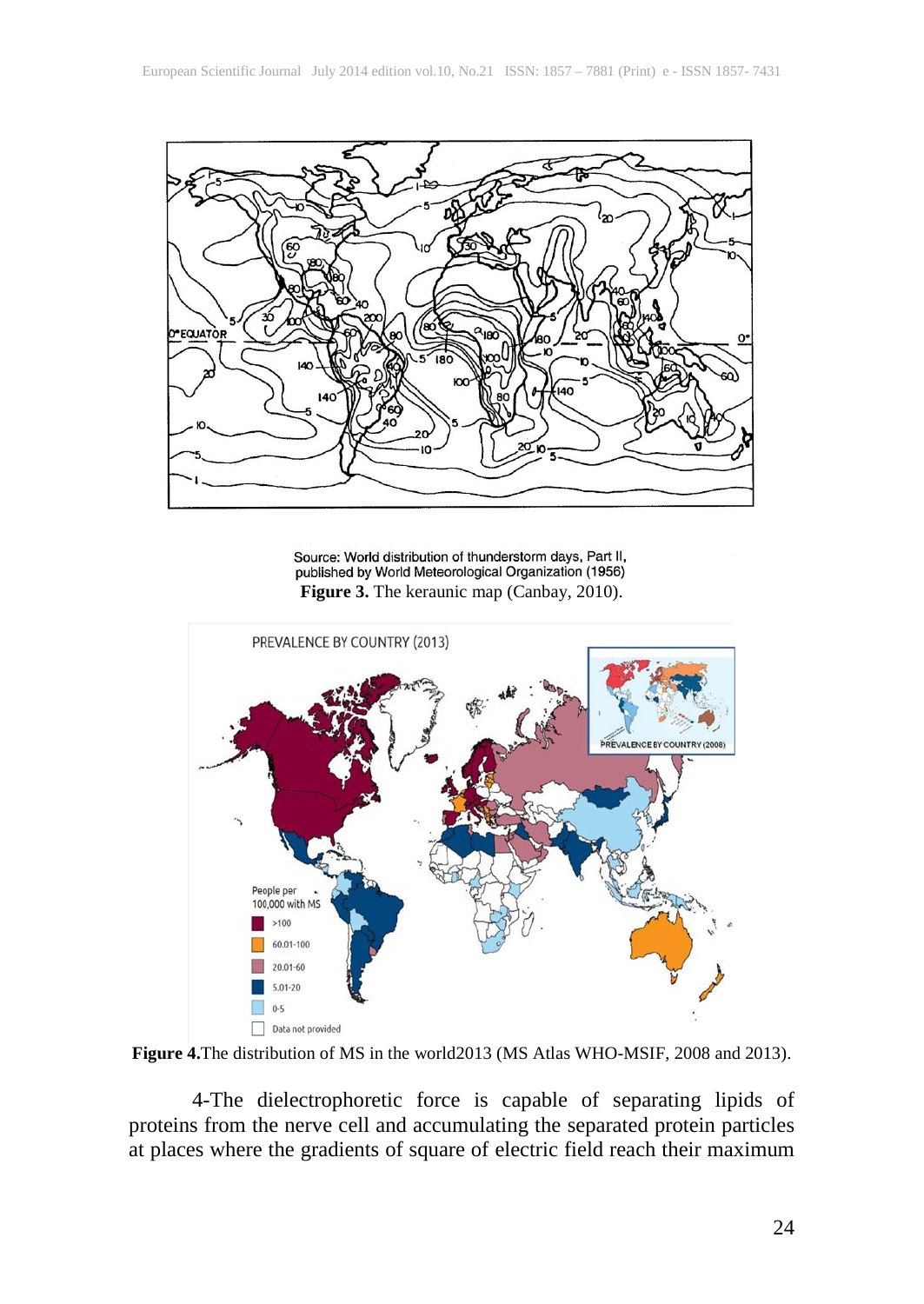values in the human body. MS symptoms also can be observedin the same places (Canbay, 2013). Since the gradients of square of electric field in the brain of animals with four legs or without legs is approximately equal to zero (Figure 5). MS disease is not observed in these animals. MS is a disease of human`s disease and will remain so in the future as well. There will not be any advantage and requirement of laboratory studies concerning animals in terms of understanding the etiology of MS disease (Chen, 1986). The mice cannot be used in the MS disease-related experiments.



Figure 5. Distribution of induced current density (nA/cm<sup>2</sup>) in a rat (Chen, 1986).

5-The connection between electromagnetic pollution and asthma, diabetes, multiple sclerosis, chronic fatigue, fibromyalgia has been investigated in the study (Havas, 2006). In this study, GS(Graham/Stetzer) filters, microsurge meters operating at ELF and RF frequencies were used to reduce and monitor the dirty electricity inside the building where the patient lived. The observation results show that the symptoms of these disorders were reduced.

6-The interaction between the neurons and electromagnetic fields can be investigated by in vitro experiments. For example, as shown in Figure 6 and Figure 7, the fetal cortical rat neurons were trapped in the center of an electrode arrangement operating at different amplitudes and frequency ranges (Heida, 2001).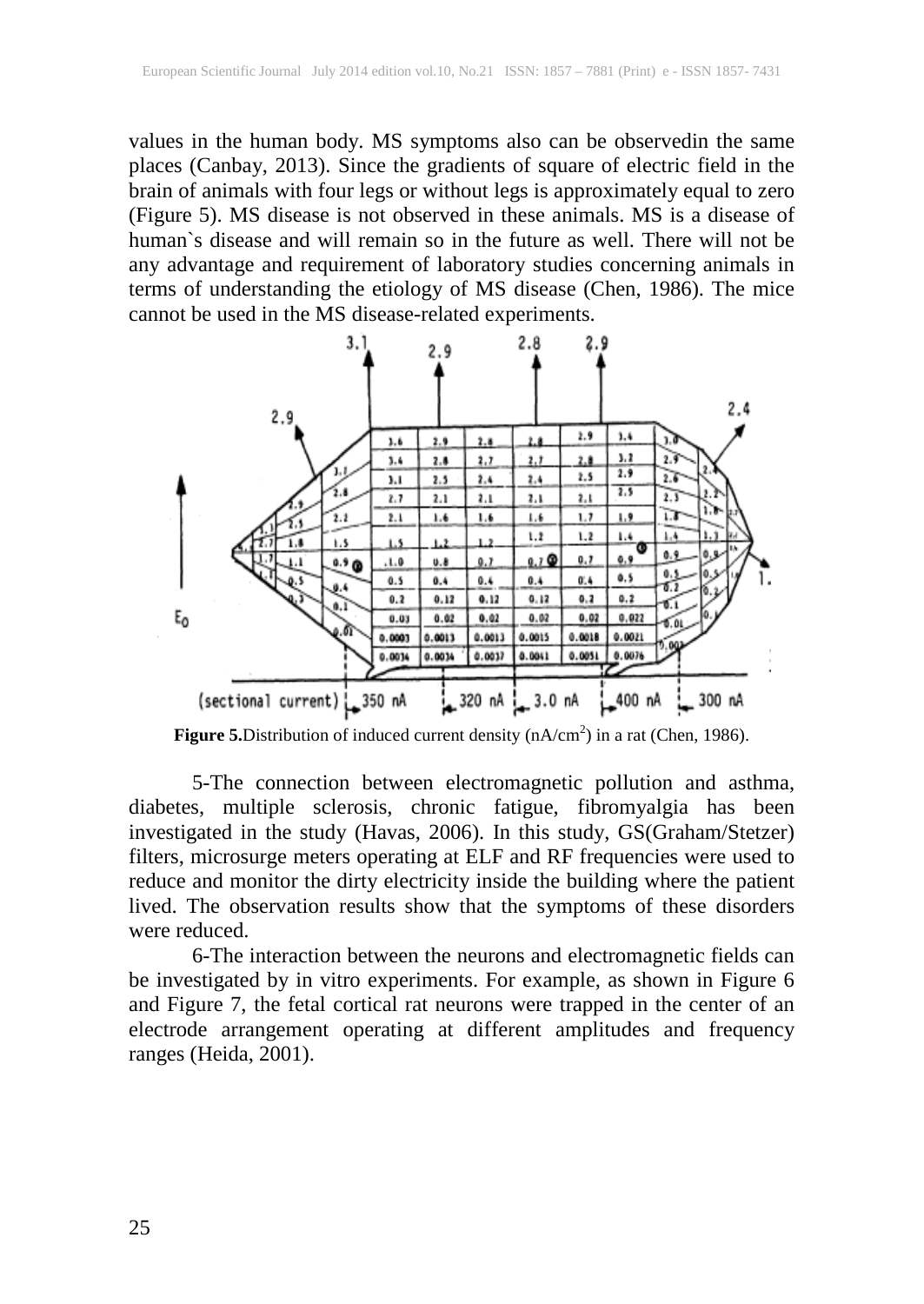

Figure 6. (A) The electrode structure represented by four point charges. The point charges are located at 100  $\mu$ m from the center and are given such a value that the potential at a distance  $R = 50 \mu m$  (a distance equal to the "diameter" of the electrode tips) from these points is 5 V (or -5 V). (B) The relative dielectrophoretic force in the xy plane at  $z = 100$ µm. The square of the electric field (the solid lines, contours, give the iso-electric field lines) and the gradient of this field (arrows) in (C) the xy plane at  $z = 0 \mu m$ , and (D) the  $(x = y)z$ plane at  $z = 0 \mu m$  (Heida, 2001).



**Figure 7.**Image nr.180 of several experiments using different amplitudes (i.e., the situation after 30 min. of field application). (A) No input signal (reference experiment), (B) 1 V/12 MHz, (C) 3 V/12 MHz, and (D) 5 V/12 MHz(Heida, 2001).

7-A volcano in Iceland erupted in March of 2010. The lavas, volcanic ash plumes and the highest concentration of aerosols (tiny airborne particles,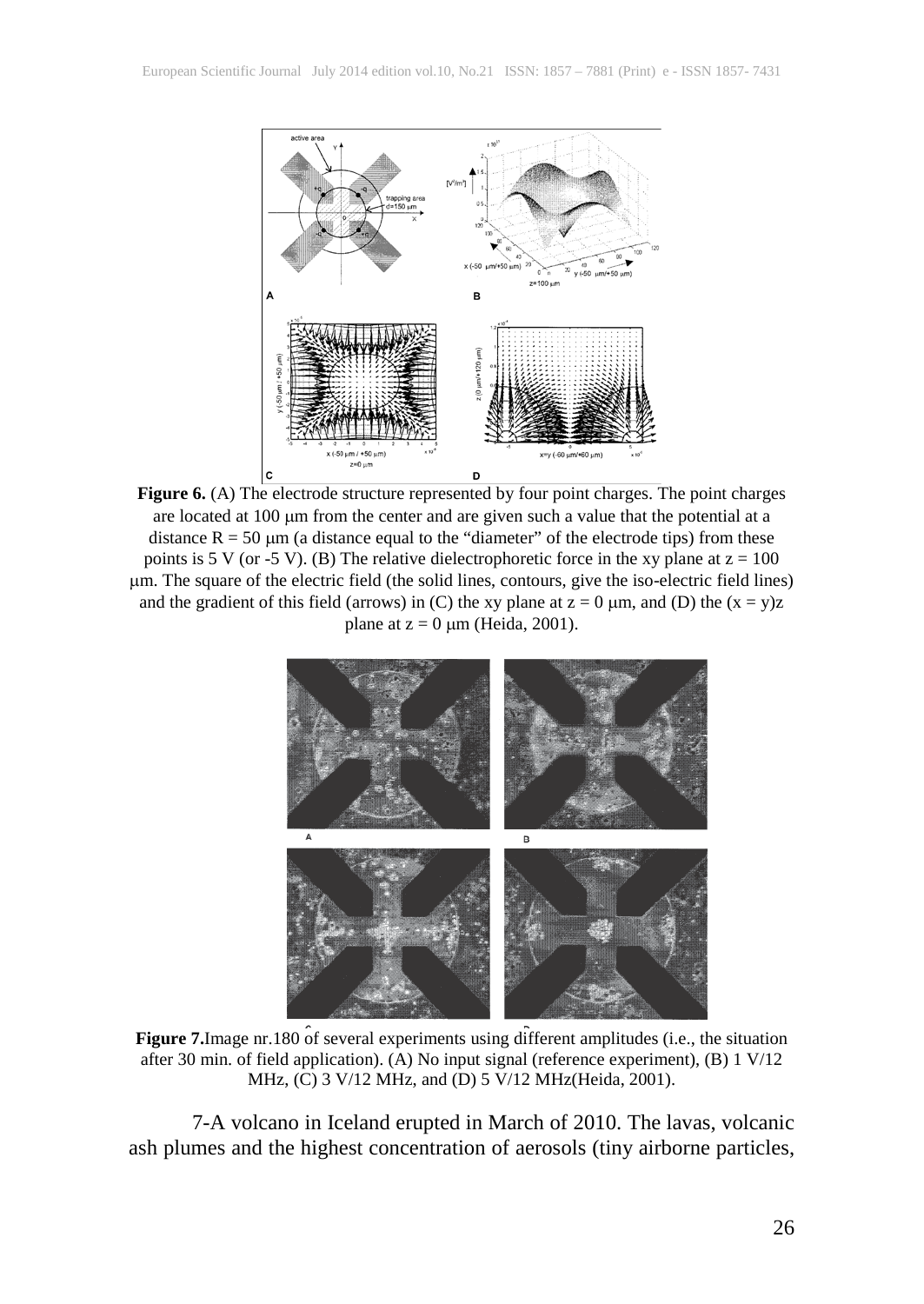sulphur dioxide) in the ash plume spread into the atmosphere. As shown in Figure 8, the sulphur dioxide plumes located at higher altitudes are less affected by winds and concentrate on a strip over the Faroe and Oerkney Islands. The reason for higher concentration of aerosols on this strip over the Faroe and Oerkney Islands is the dielectrophoretic force over this region, just as in the brain, as conceptually expected to be by the author (www.ssd.noaa.gov/VAAC, 2011).



Figure 8. Distribution of the sulphur dioxide plumes in the electrosphere (www.ssd.noaa.gov/VAAC, 2011)

# **SAR ratios (SARR) and dielectrophoretic force in an MRI scanner**

The result obtained from these summarized evaluations supports the very clear relationship between MS disease and dielectrophoretic force. In magnetic resonance, time varying gradient magnetic fields may stimulate nerves by inducing gradient electric fields in human body. The movement ofthe dielectric particle within the liquid in any gradient electrical field depends on the particle diameter, the dielectric permittivity of the liquid and the particle, andthe electric field intensity. The Clausius-Mossoti equation can be used to find the force that acts on adielectric particle.

$$
\mathbf{F}_{\text{DEP}} = 2 \pi r_{p}^{3} \varepsilon_{0} \varepsilon_{m} \text{Re}[K(\omega)] \nabla (\mathbf{E} \cdot \mathbf{E}) \text{ (N)}
$$
 (1)

wherer<sub>p</sub> is the particle radius,  $\varepsilon_0$  is the permittivity of free space,  $\varepsilon_m$  is the real part of the permittivity of the suspending medium, and E isthe electric field intensity.

In MRI applications, it is very important to minimize the dielectrophoretic force for MS disease. The Clausius-Mossoti factor K(ω) depends on the complex permittivity of both the particle and the medium and is a measure of the effective polarizibility of the particle. The real part of the Clausius-Mossoti factor gives us information about the frequency dependence and the direction of the DEP force(Figure 9). When  $Re[K(\omega)] >$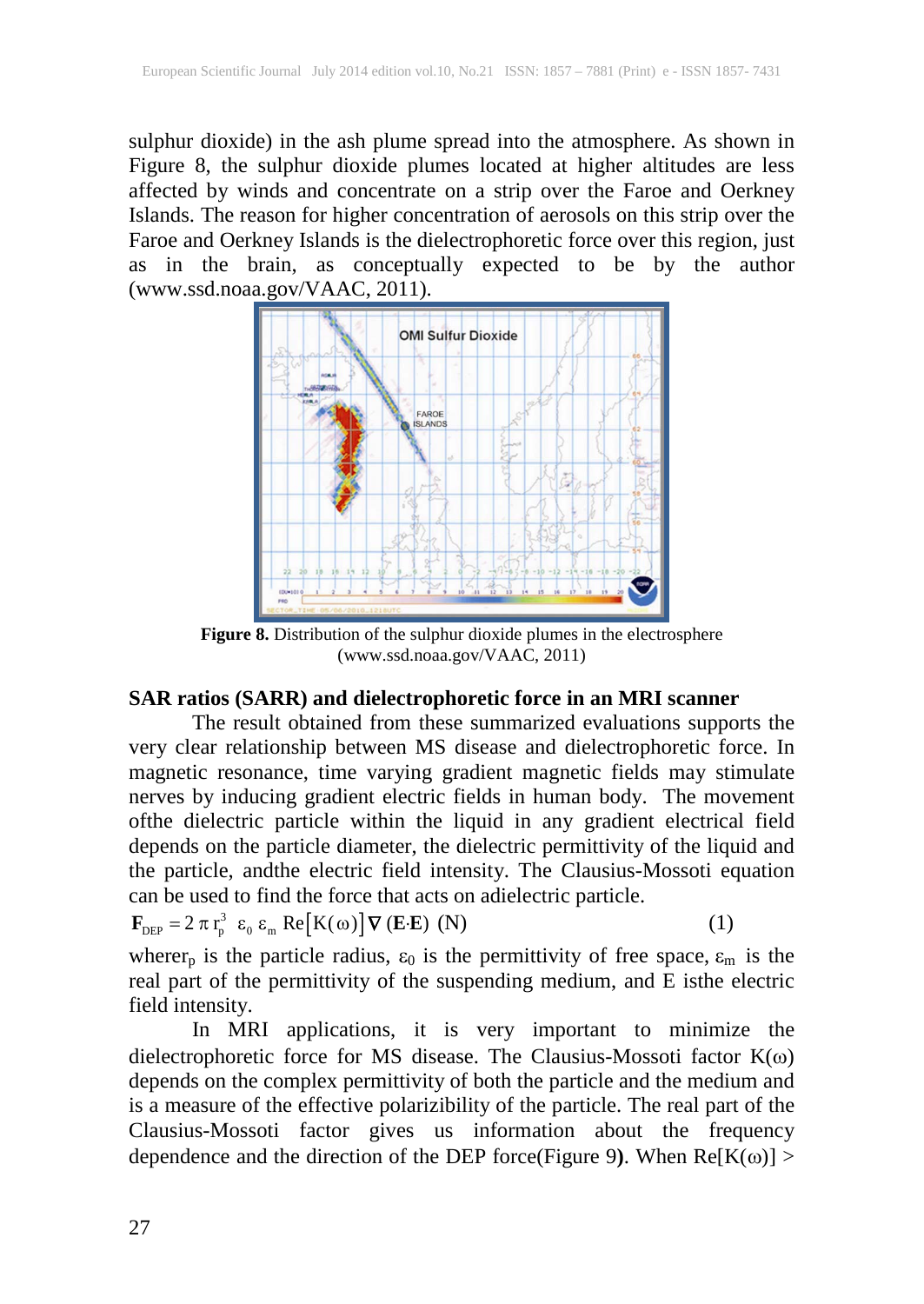0, particles are attracted to regions of stronger electric field when their permittivity exceeds that of the suspension medium. This is called positive dielectrophoresis (p-DEP). When permittivity of the suspendingmedium is greater than that of the particles, this results in motion of particles to lesser electric field (Re  $[K(\omega)] < 0$ ), as observed in Figure 6C. This is called negative dielectrophoresis (n-DEP). The programs Mathcad, Matlab and Sigma-Plot were utilized to plot the expressions of interest.

CSF: Cerebrospinal Fluid, SC: Spinal Cord, GM: Grey Matter, WM: White matter: Re(K): Real part of the Clausius-Mossoti factor.



**Figure 9.** Variation of the Re(K) versus frequency,  $(10^3 \text{-} 10^8)$  Hz.

The general concept of the gradient system in MRI scanners is used to provide the image of a biological slice. Although the peripheral nerve stimulation has been known as a reality, the main cause of the peripheral nerve stimulation in MRI scanners has not been fully understood. In order to reduce the effect of nerve stimulation due to time varying electromagnetic fields of the MRI scanners with gradient coil, new types of gradient coils creating multiple, approximately linear gradient regions that oscillate in gradient polarity have been developed(Liu 2003, Parker 2006).

The gradient electrical fields occur as a result of discontinuity along the interface between two biologic tissues and also as result of the gradient effect based on the electrical field polarization generated by the gradient and the radio frequency(RF) coils. These effects cause a change in the Clausius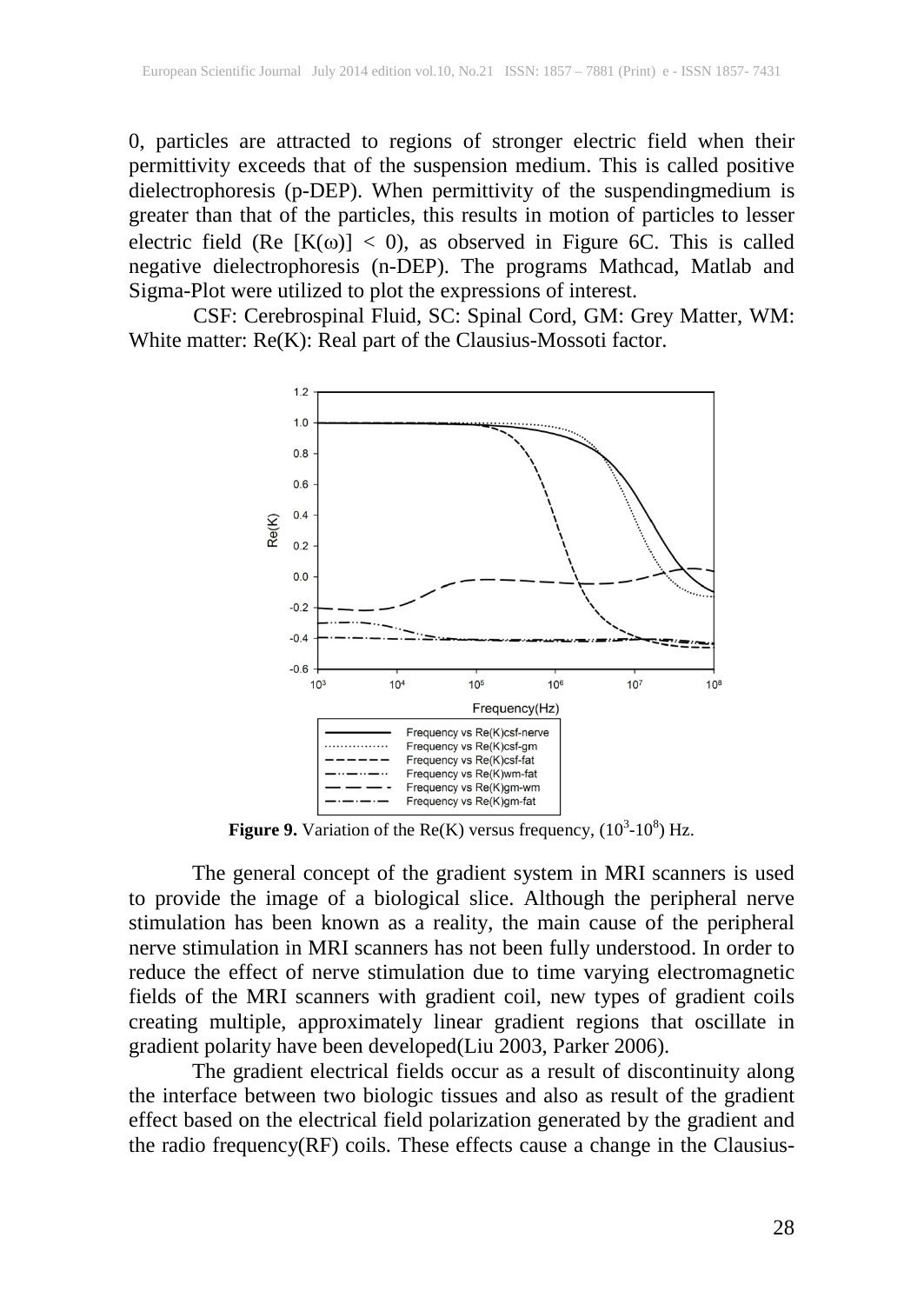Mossoti force which acts on the dielectric particle within the medium. As shown in the equation (1), this force is correlated with the gradient of the squared electrical field. In other words, the Clausius-Mossoti force is proportional to the gradient of the Specific Absorption Rate (SAR). The SAR can be written as

$$
SAR = \int \frac{(\sigma_{LF}(r) + \omega \varepsilon_0 \varepsilon_r^{\prime})}{\rho(r)} \left( \mathbf{E} \cdot \mathbf{E}^{\mathbb{D}} \right) dV \text{ (Watts/Kg)} \tag{2}
$$

where  $\sigma_{LF}$  is the conductivity of the medium at low frequencies,  $\omega$  is the angular frequency,  $\varepsilon_0$  is the absolute dielectric permittivity of vacuum,  $\varepsilon''_r$  is the imaginary part of the dispersive relative dielectric permittivity of the medium,  $\rho$  is the density of the medium, and  $E^*$  is the complex conjugate of the electric field intensity.

The Clausius-Mossoti force affects and polarizes MBP in the media such as CSF, GM and WM within the human head. This force also separates MBP from nerve cells under appropriate conditions and gets MBP collected in certain fields as in approach no. 1. The region no. 1, in Figure 10 can be considered as a layered-sphere (brain) with GM, WM and surrounded by CSF. The region no. 2 in Figure 10 can be considered as a layered, long and cylindrical structure, through the center of which nerve fibers pass. The ratio of squared electrical fields or the ratio of SARs (SARR) between two media in cases which spherical and cylindrical diameters are smaller compared to wavelength of electromagnetic wave incident upon the sphere and cylinder are given (Joines, 1984). Consider the electromagnetic (EM) wave propagating within each tissue with the electric field vector parallel to the interface between two tissues. Thus, the direction of propagation can be either parallel or perpendicular to the common interface. The case of the electric field polarization vector parallel to the surface of intersection is very effective when compared to other cases.



**Figure 10.** Schematic representation of the brain and the spinal cord in the gradient electromagnetic fields of an MRI scanner.

The results, as shown in Figure 11 and Figure 12, can be found if SAR ratios are calculated considering the dispersive properties of two media.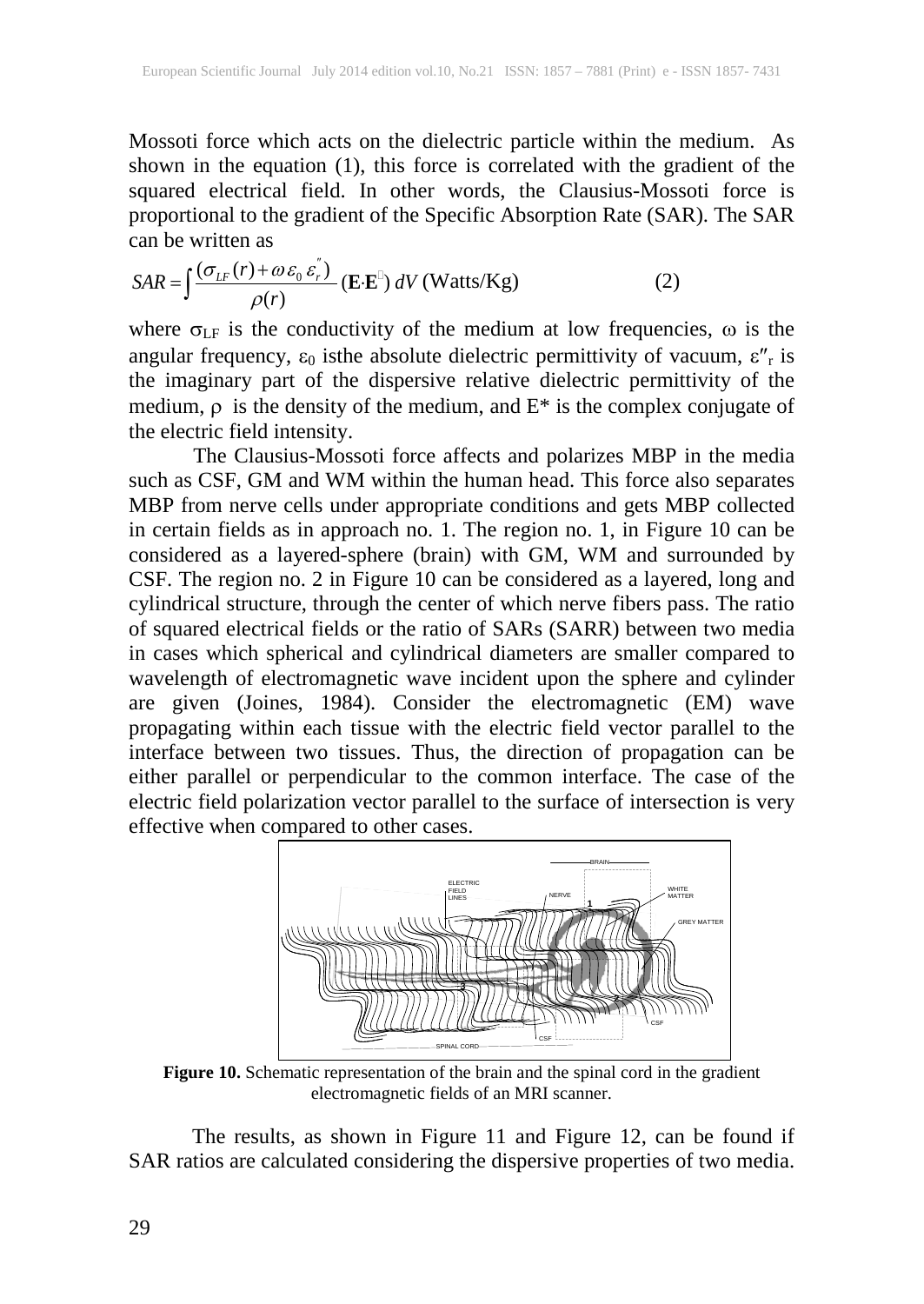In case of SARR=1, there will not be any gradient electric field because of the nature of biological tissues.



**Figure 11.** Variation of the SARR versus frequency,  $(10^3\t{-}10^6)$  Hz.



**Figure 12.** Variation of the SARR versus frequency,  $(10^6 \text{-} 10^9)$  Hz.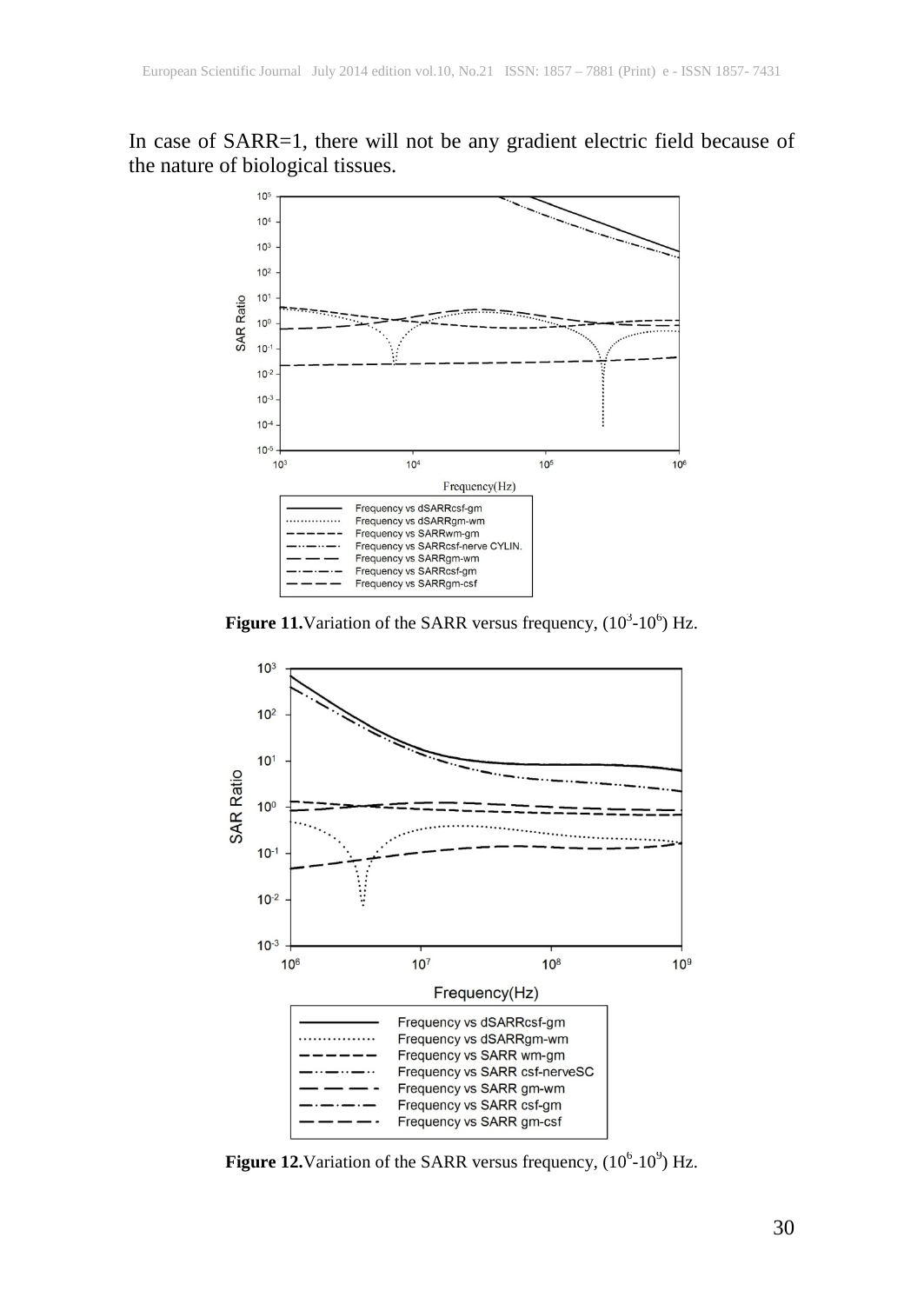When compared the SAR ratios, it is seen that in the CSF-GM and GM-WM transition directions has a more effective power flow. This explanation is valid only in case of the electrical field changes as sinusoidal. However, the pulse modulation results can be easily estimated using the results of the sinusoidal variations. As shown in Figure 11 andin Figure 12, the ratio between power fluxes on CSF-GM boundary decreases swiftly with increase in frequency. As  $Re[K(\omega)] > 0$  up to f=27.2 MHz in CSF-GM transition zone and within GM, MBP orientation and mobilization is proportional to the direction in which electromagnetic field intensity increases and the exposure time. In this condition, higher MBP levels in the CSF should be expected (positive dielectrophoresis). As  $Re[K(\omega)] \le 0$  in applications with higher than f=27.2 MHz, the dielectrophoretic force is prevailing in CSF-GM and CSF-NERVE(Spinal Cord) transition direction and MBP orientation and accumulation should be expected in the same direction. As a difference between the SAR ratios is minimum at 14.96 MHz and 196 MHz ( $Re[K(\omega)] = 0$ ) in GM-WM and WM-GM transition directions where nerve cells are densely found, these frequencies and surroundings should be used in MRI examinations. As shown in Figure 11, there will be a MBP orientation and accumulation that is proportional to GM-WM and the difference in the reverse direction. The real part of the Clausius-Mossoti factor within the spinal cord and between  $10^3$ - $10^9$  frequencies will be zero at f=51.6 MHz. Re[ $\hat{K}(\omega)$ ] takes higher and positive values up to f=51.6 MHz, as f>51.6 MHz frequencies, it becomes  $Re[K(\omega)] < 0$  and the value is around -0.15. In addition, the dielectrophoretic force resulting from electromagnetic fields with gradient which are formed by the coils will play a significant role in determining on MBP the orientation and the accumulation zones. According to Figure1 and Figure 11, taking into account the skin depth problem, the brain MRI scanners has to be operated at the suitable frequencies.

The electric field distribution formed by MRI radio frequency and gradient coils, as shown in Figure 13d (Liu, 2003)can be calculated by using the Maxwell equations.The gradient electric field in the laboratory experiment (Figure 6) and (Figure 7) (Heida, 2001) and the MRI examinations has a very intensive effect on MBP. MBPs (like nerve cells polarized and collected within half an hour in the laboratory conditions(Heida, 2001)) will accumulatein the direction where the gradient of square of the electrical field is at its maximum. When the brain and spinal cord are located in the natural or artificial electromagnetic fields,(Figure 13), as explained in the approach1, in the laboratory experiment (Figure 6) and (Figure 7) and in the MRI radio frequency coils (Figure 13), they can be understood to be under similar conditions in terms of the occurrence of dielectrophoretic force.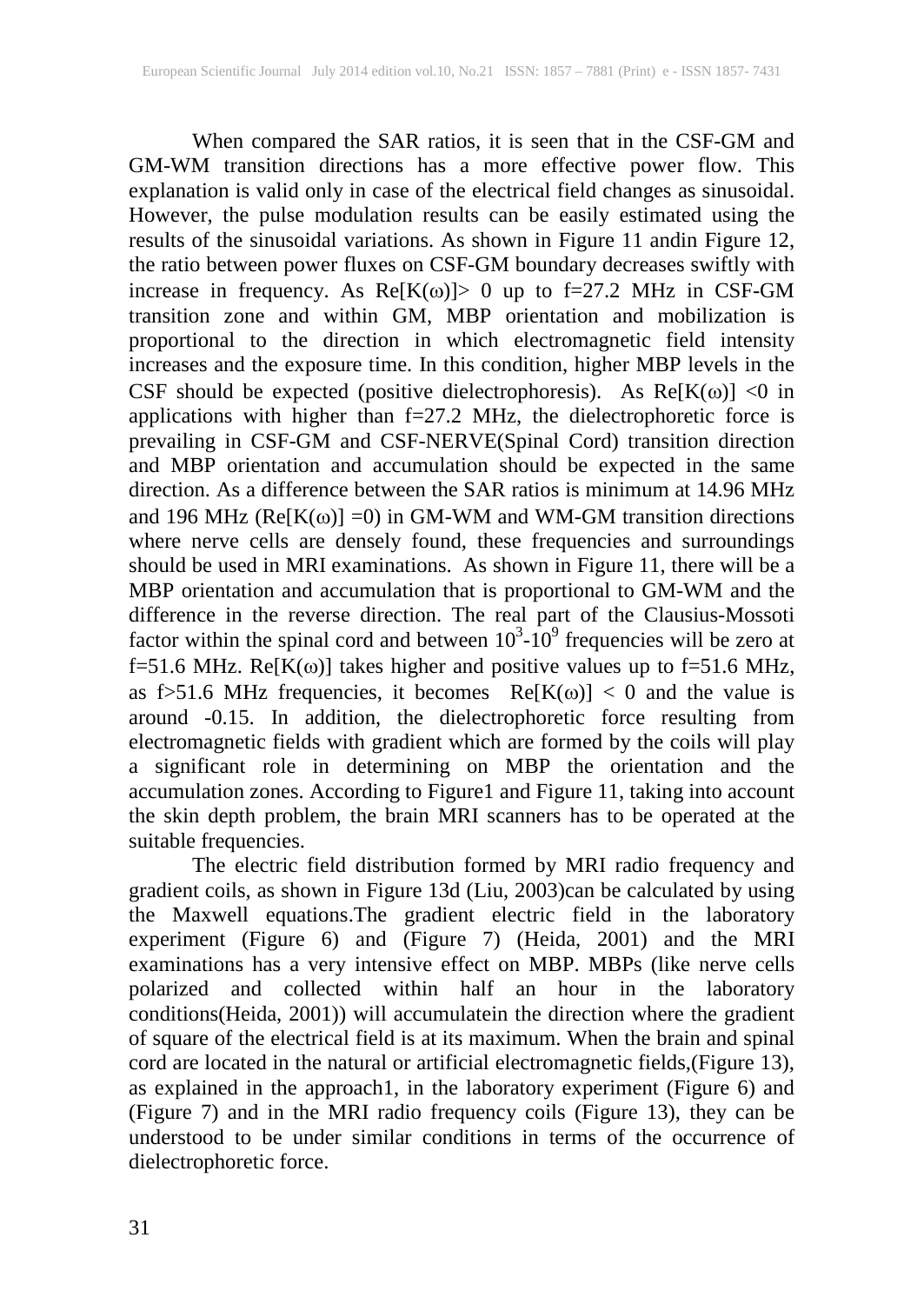The electric field intensity in the brain and spinal cord under normal conditions is lower when compared to the electrical field intensity under the brain and spinal cord in the gradient and radio frequency coils of MRI scanners. Ifsuitable conditions occur for developing of MS disease, the accumulation of MBP will also occur over the years.

Considering the results mentioned with the sixth approach, it will be easy to understand that the force that acts on the nerve cells of the brain within the gradient electric field and RF coils environment is the dielectrophoretic force in the first approach. Furthermore, the in the first approach. Furthermore, the anatomicalnarrowing of CSF towards the back of the brain results in a rapid change in the gradient of square ofthe electrical field in the CSF-GM-WM transition zone. The narrowing of CSF towards that field makesthe region more sensitive to MBP motion. This region, which is related to the vision function of the brain, is where the gradient of the electrical field induced in the human body as a result of external electrical field is at its maximum.

The idea of RIS that emerged as a result of MRI practices is neither a new symptom imitating MS nor an anticipated one. Clearly, RIS can be accepted as the laboratory results of the dielectrophoretic force. In this test, as the Clausius-Mossoti factor was  $Re(K) < 0$ , nerve cells were collected in the direction of decreasing electric field; in other words, in the center of the electrode array. Figure 6 presents the electric field distribution and illustrates where nerves collect and shows the number of nerves based on the exposure time of the electrical field (Heida, 2001).



**Figure 13.**The contour of the induced electromagnetic fields produced by cylindrical Zcoils. (a)–(c) Magnetic fields in the  $X = 0.1$  m plane. (d) Electric field (E) in the  $X = 0$  plane (Liu, 2003).

Similarly,considering that the brain and the spinal cord are placed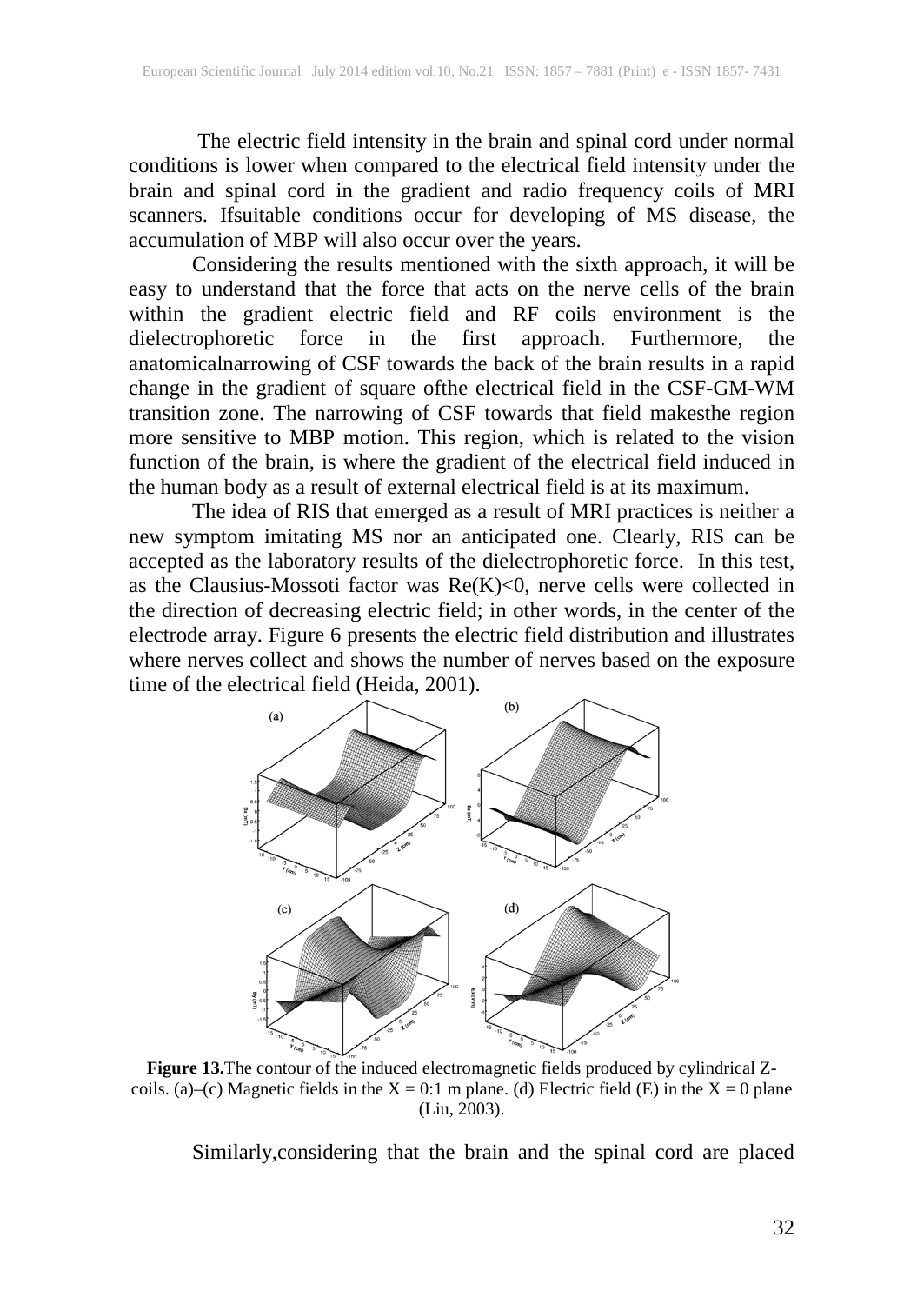within the electrical field of the gradient and RF coils of MRI, as shown schematically in Figure 13, an aggregation of MBPs within the cerebellum and spinal cord based on the gradient of the squared electric field will be ensured.The force which creates MS over several years in direction of CSF-GM-WM, is the same dielectrophoretic force that also creates RIS. However, the electric field intensity and the gradient of the squared electric field in an MRI scannerare more powerful. Therefore in the laboratory, the collection or orientation of the MBPs within half an hour, where the gradient of the squared electric field is at its maximum occurred because of the same dielectrophoretic force.

Whereas, within a human brain that is under the effect of weak dielectrophoretic force, the collection of MBPs occurs very slowly due to the same reasons, and the observation of symptoms of MS take 20-30 years. No one can ever expect to prove such a long-term process by observation. As demonstrated, RIS and PNS concepts are very important as they contribute to the revelation of the fact.

#### **Conclusion**

The main cause of Multiple Sclerosis disease is the dielectrophoretic force in the brain depending on the electromagnetic environmental factors. The other causal factors such as genetic, immunologic factors have secondary importance. Every symptom in MS disease can be explained by this hypothesis. The RIS is not a syndrome suggestive of MS. The RIS occurs due to dielectrophoretic force controlled electromagnetic fields of MRI scanners. MS occurs due to dielectrophoretic force by uncontrolled or controlled electromagnetic fields of weak or higher artificial and natural electromagnetic field sources. In other words, RIS is the accelerated form of MS. Therefore, the brain MRI should not be applied without requirement. The choice of the frequency and homogeneity in the gradient and RF coils in MRI scanners is very important. Although it is known that the reason for MS is dielectrophoretic force, successful ways and methods of treatment and methods should still be applied in treatment of MS. I will elaborate on this issue in my further studies. I would like to underline once more that multiple sclerosis disease is not a modern day disease, in fact it is as old as mankind itself.

# **Acknowledgement**

The author would like to thank Mr. Anıl Özdemirli for his contributions in the preparation of the paper.

#### **References:**

Canbay C. The essential environmental cause of multiple sclerosis disease,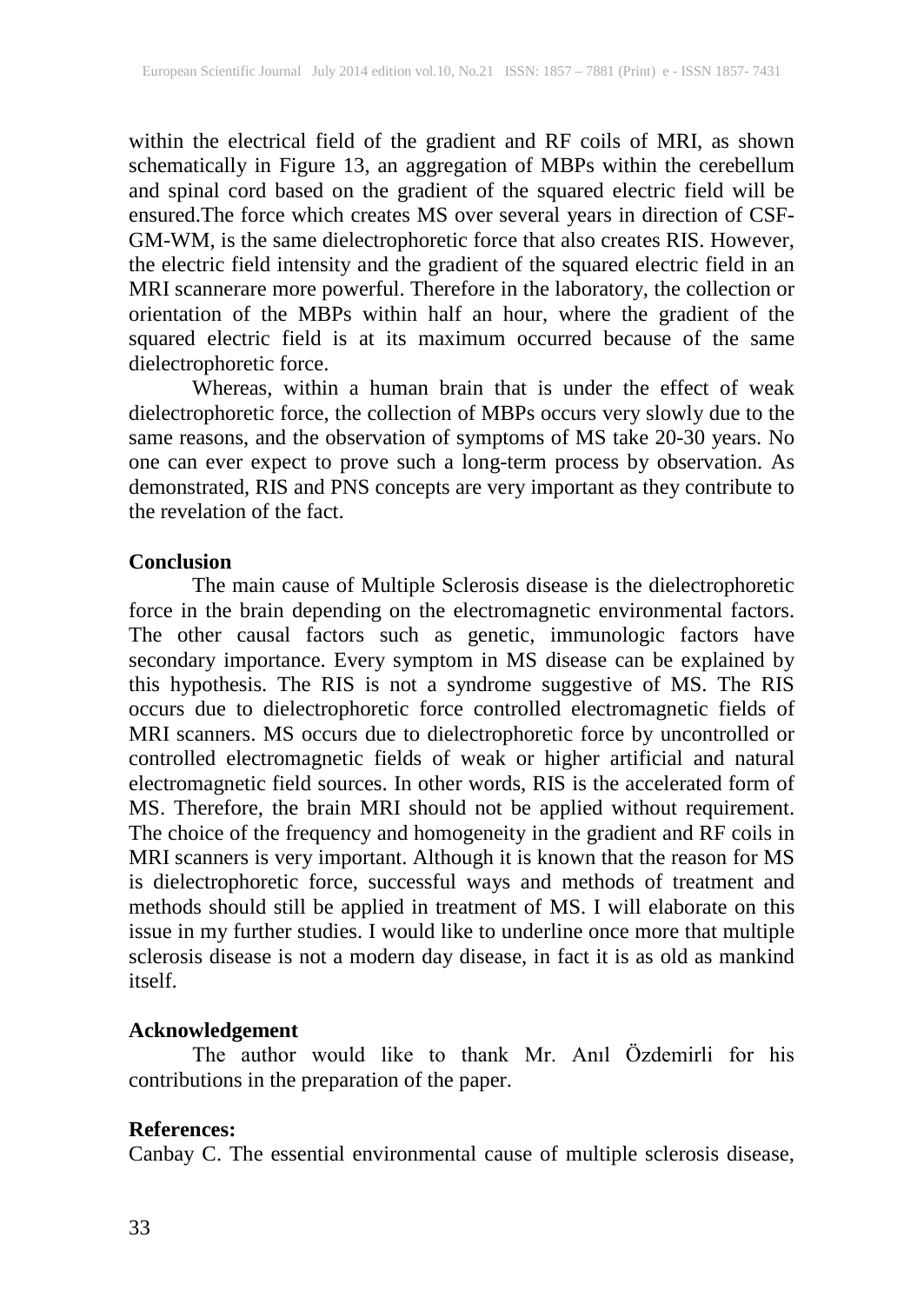Progress in Electromagnetics Research, PIER, 101, 375-391, 2010. (DOI:10.2528/PIER08062004)

Canbay C. The appraisal of the etiology of the multiple sclerosis disease In the light of the Impact of the dielectrophoretic force, presented at 7th World Congress on Controversies in Neurology (CONy), Istanbul, Turkey, April 11-14, 2013.

Canbay C. The prevalence of multiple sclerosis on the Faroe, Oerkney and Sardinia islands is pointing the dielectrophoretic force in the etiology of multiple sclerosis, Turkish Journal of Electrical Engineering& Computer Science, submitted for publication.

Chen KM, Chuang HR, Lin CJ. Quantification of interaction between ELF-LF electric fields and human bodies, IEEE Transaction on Biomedical Engineering, 33, 746-756, 1986.

Granberg T, Martola J, M. Kristoffersen-Wiberg, Aspelin P, Fredrikson S. Radiologically isolated syndrome – incidental magnetic resonance imaging findings suggestive of multiple sclerosis, a systematic review, Multiple Sclerosis Journal, 19(3), 271-280, 2012. (DOI: 10.1177/1352458512451943) Havas M, Electromagnetic hypersensitivity: Biological effects of dirty electricity with emphasis on diabetes and multiple sclerosis,<br>Electromagnetic Biology and Medicine, 25, 259-268, 2006. Electromagnetic Biology and Medicine, 25, 259-268, 2006. (DOI:10.1080/15368370601044192)

Heida T, Rutten WL, Marani E. Dielectrophoretic trapping of dissociated fetal cortical rat neurons, IEEE Transaction on Biomedical Engineering, 48, 921-930, 2001.

Joines WT. Frequency-dependent absorption of electromagnetic energy in biological tissue, IEEE Transaction on Biomedical Engineering, 31(1), 17- 20, 1984.

Lana MA. How much radiologically isolated syndrome suggestive of multiple sclerosis is multiple sclerosis? ArqNeuropsiquiatr, 70(1), 2012.

Lebrun C, Blanc F, Brassat D, Zephir H, Seze J on behalf of CFSEP. Cognitive function in radiologically isolated syndrome, Multiple Sclerosis, 16, 919-925, 2011.

Liu F, Zhao H, Crozier S, On the Induced Electric Field Gradients in the Human Body for Magnetic Stimulation by Gradient Coils in MRI, IEEE Transaction on Biomedical Engineering, 50(7), 17-20, 2003.

MS Atlas WHO-MSIF, 2008 and 2013.

Okuda DT, Mowry EM, Beheshtian A, Waubant E, Baranzini SE, Goodin DS, Hauser S L, Pelletier D. Incidental MRI anomalies suggestive of multiple sclerosis: the radiologically isolated syndrome, Neurology, 72, 800-805, 2009.

Parker DL, Hadley JR. Multiple-region gradient arrays for extended field of view, increased performance, and reduced nerve stimulation in magnetic